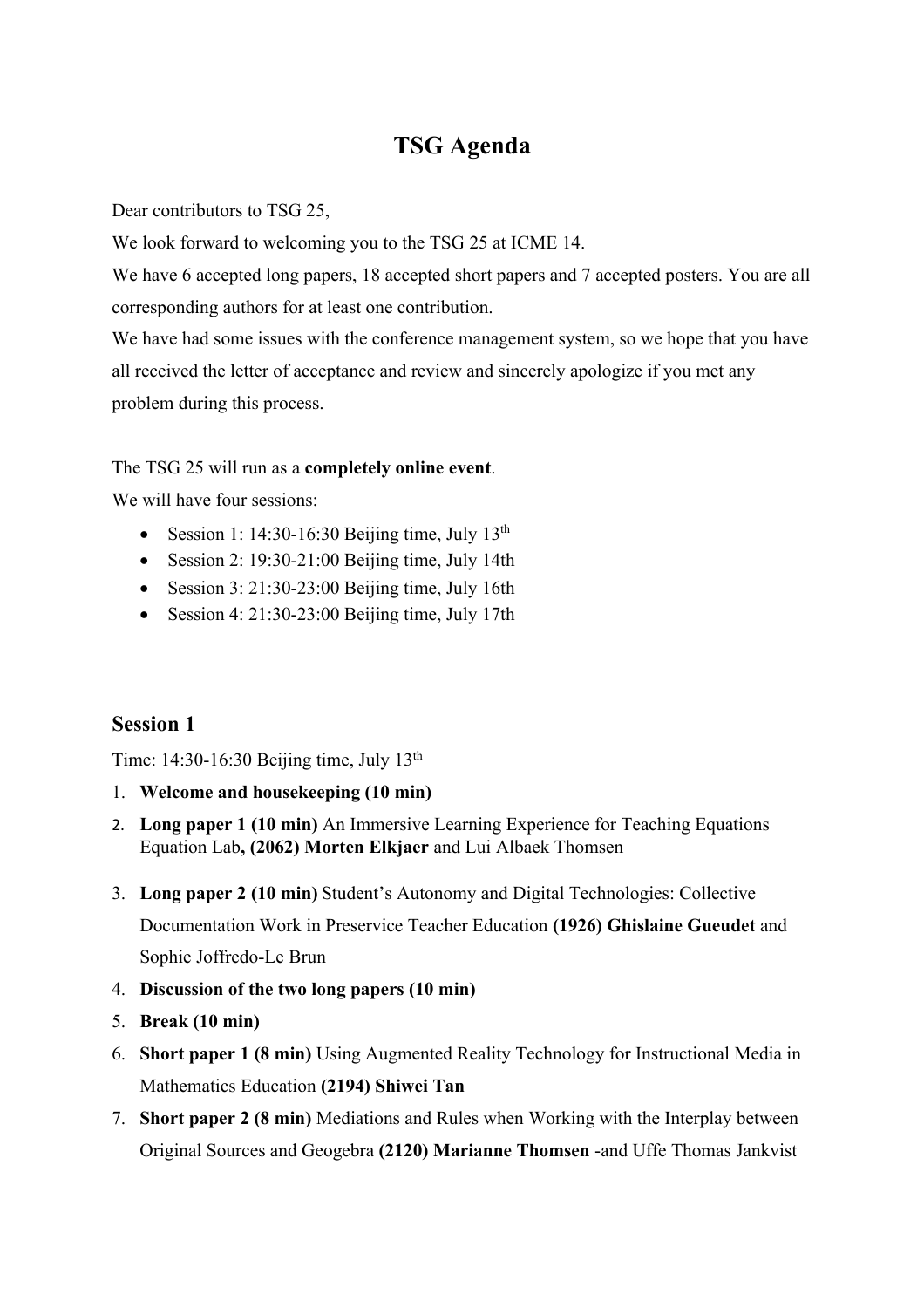- 8. **Short paper 3 (8 min)** Developing Spatial Skills in a Virtual Reality Environment for Carpentry Apprentices **(2113) Sylvia Van Borkulo and** Paul Drijvers
- 9. **Discussion of the three short papers (10 min)**
- 10. **Break (10 min)**
- 11. **Poster 1 (3 min)** Application of GeoGebra in the Function Study: the Use of ICT in Teaching Mathematics **(2046) Wesley Matheus Moura Balbino,** Medeiros de Oliveira and Francismar Holanda
- 12. **Poster 2 (3 min)** EVA: An Educational Tool to Simulate Evacuations of Buildings **(2032) André Greubel** and Hans-Stefan Siller
- 13. **Poster 3 (3 min)** Perspectives on the Use of ICT in the High School Mathematics Classrooms **(1822) Erin Herz and George Ekol**
- 14. **Poster 4 (3 min)** Role of ICT to Enhance Mathematics Teaching **(1428) Santosh Paudel and Binaya Bhandari**
- 15. **Poster 5 (3 min)** The Mathema Kids Research Seed: A Geogebra Youth Club that Tells Stories **(1170) Carlos Eduardo Leon and Jefer Camilo Sachica-Castillo**
- 16. **Discussion of the 5 posters (10 min)**

………………………………………….

**Session 2** Time: 19:30-21:00 Beijing time, July 14<sup>th</sup>

- 17. **Long paper 3 (10 min)** Instrumental Orchestration with Dynamic Geometry: A Chinese Case Study **(1893) Zhu Fangchun**
- 18. **Long paper 4 (10 min)** Gray-boxing as a Means for Mathematical Communication **(2051) Cecilie Carlsen Bach**
- 19. **Discussion of long papers (10 min)**
- 20. **Break (10 min)**
- 21. **Short paper 4 (8 min)** Desmos App in the Mathematics Classroom: Limitations and Potentialities **(2091) Jair Dias de Abreu** and Silviano de Andrade
- 22. **Short paper 5 (8 min)** Augmented Reality for Outdoor Modeling Tasks: Bridging Real Problems with Mathematical Concepts **(1624) Adi Nur Cahyono,** Yulius Leonardus Sukestiyarno, Mohammad Asikin and Matthias Dieter Ludwig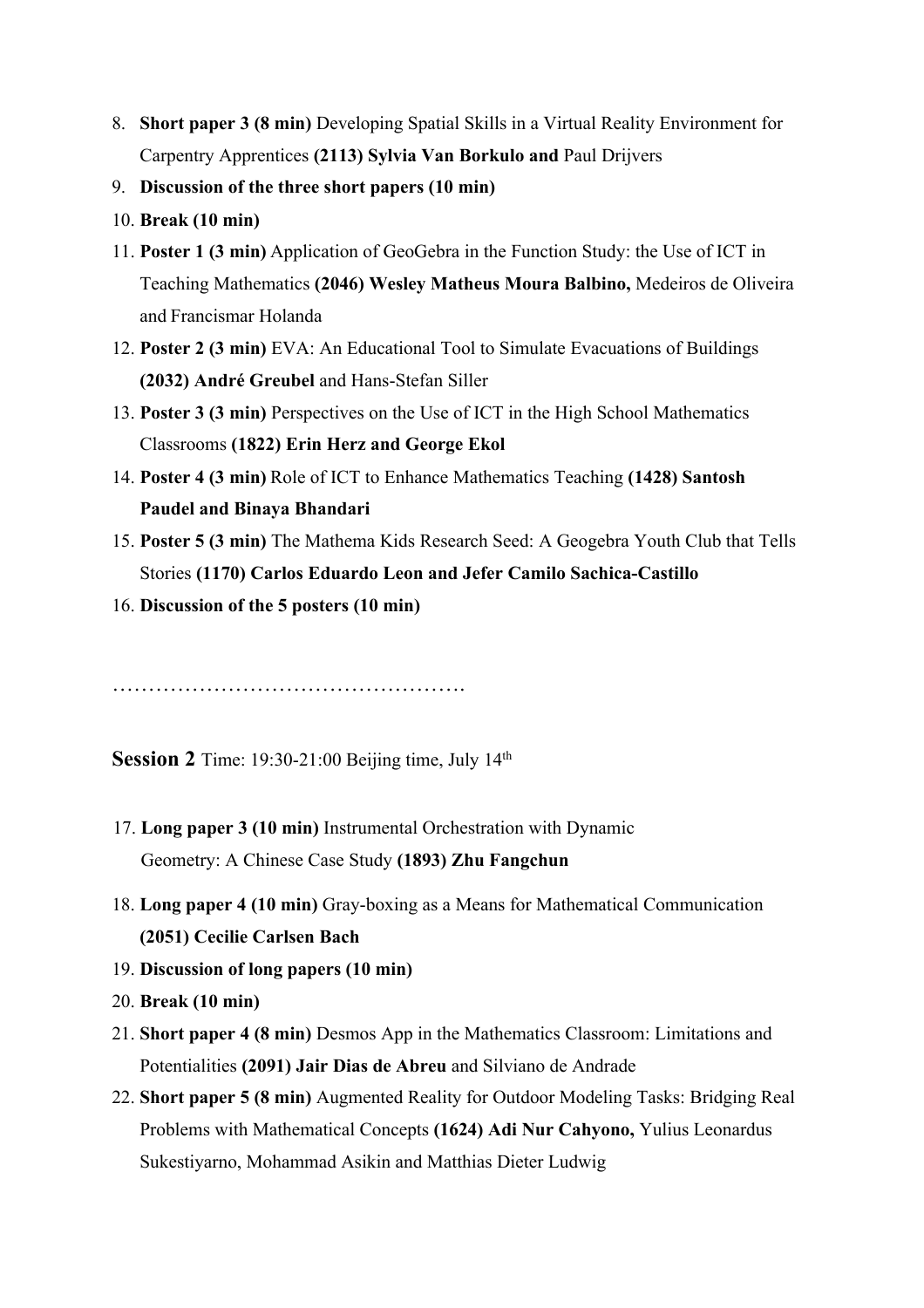- 23. **Short paper 6 (8 min)** Micro-Teaching of Landmark Jobs Fostering Self-Efficacy for Teaching Mathematics with Technology **(1619**) Daniel Thurm and **Baerbel Maria Barzel**
- 24. **Short paper 7 (8 min)** Digital Competency Found by Prospective Secondary Teachers According Ontosemiotic Approach **(1544) Joaquin Gimmenez,** Silvia Carvajal and Vicenç Font
- 25. **Discussion of the four short papers and the poster (10 min)**

…………………………………………………………………………………………

**Session 3:** 21:30-23:00 Beijing time, July 16th

- 26. **Long paper 5 (10 min)** The Development of Technological Craft Knowledge within a Community of Inquiry **(1862) Ahlam Anabousy,** Michal Tabach
- 27. **Long paper 6 (10 min)** Mobile Learning of Mathematics with Apps for Math Trails **(500) Ana Donevska-Todorova**
- 28. **Discussion of long papers (10 min)**
- 29. **Break (10 min)**
- 30. **Short paper 8 (8 min)** Media, Cognition and Assemblage Perspectives on ICT in Education: A Three-Part Study in an Indian School **(1368) Prateek Shah,** Harshit Agrawal and Sanjay Chandrasekharan
- 31. **Short paper 9 (8 min)** Evolution of Teaching Practices with ICT: A Case Study with Scratch in the French New Mathematics Curricula **(1215) Mariam Haspekian**
- 32. **Short paper 10 (8 min)** Connecting Conjectures and Proof Using Dynamic Geometry Environments and a Toolbox Puzzle Approach **(838) Ingi Heinesen Hojsted**
- 33. **Poster 6 (3 min)** Technology in Classroom: A Report of 3 Researches **(507) Alejandro Miguel Rosas Mendoza**
- 34. **Discussion of the three short papers and the poster (10 min)**

**Session 4:** Time: 21:30-23:00 Beijing time, July 17<sup>th</sup>